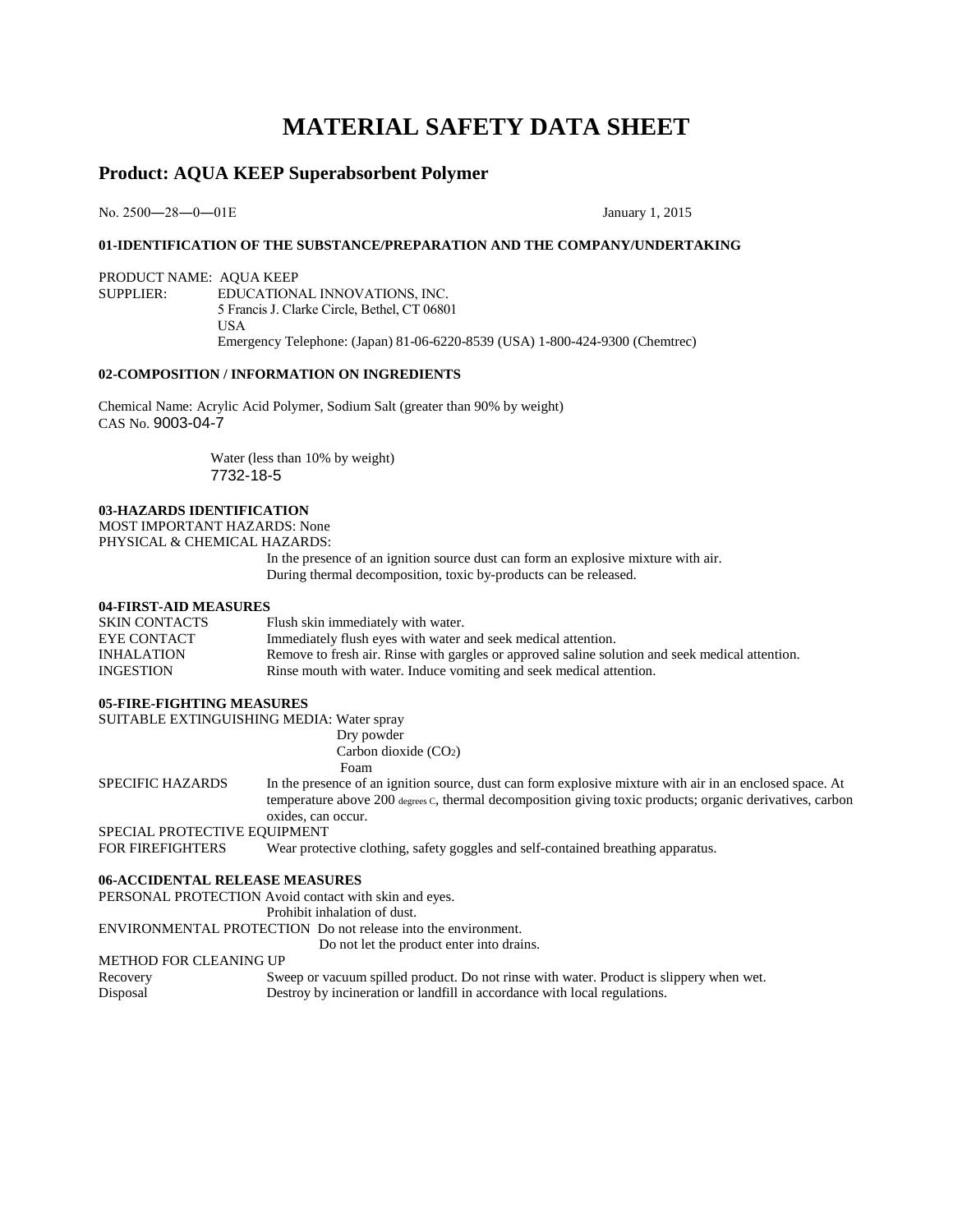## **07-HANDLING AND STORAGE**

|                                                                            | HANDLING PRECAUTIONS: Storage and handling precautions applicable to products;<br>Dust could form an explosive mixture with air in the presence of an ignition source.<br>Ensure appropriate exhaust and ventilation at machinery and at places where dust can be generated. (Do<br>not permanently recycle unfiltered air).<br>Avoid dust formation.<br>Avoid accumulation of static charges.<br>Avoid spillage on the floor, product becomes slippery when wet. |
|----------------------------------------------------------------------------|-------------------------------------------------------------------------------------------------------------------------------------------------------------------------------------------------------------------------------------------------------------------------------------------------------------------------------------------------------------------------------------------------------------------------------------------------------------------|
| <b>STORAGE CONDITIONS:</b>                                                 | Keep container tightly closed.<br>Store protected from moisture.<br>Keep away from heat and sources of ignition.<br>Provide electrical grounding of equipment and electrical equipment usable in explosive atmosphere.                                                                                                                                                                                                                                            |
| <b>PACKING MATERIALS:</b>                                                  | Paper bags lined with polyethylene or polypropylene film                                                                                                                                                                                                                                                                                                                                                                                                          |
| <b>08-EXPOSURE CONTROLS / PERSONAL PROTECTION</b><br>PROTECTIVE PROVISIONS | Ensure sufficient air exchange and / or exhaust in work areas. (Do not permanently recycle<br>unfiltered air)                                                                                                                                                                                                                                                                                                                                                     |
| <b>CONTROL PARAMETERS</b><br>Exposure limits                               | Value recommended by EDANA: VME= $0.05$ mg/m <sub>3</sub> (respirable dust) (<10 $\mu$ m)                                                                                                                                                                                                                                                                                                                                                                         |
| Respiratory<br>Hand<br>Eye<br>Skin and body<br>Hygiene measures            | PERSONAL PROTECTION EQUIPMENT RECOMMENDATIONS:<br>Effective dust mask<br>Gloves<br>Safety glasses / goggles<br>Long sleeved shirts & non-skid boots<br>Avoid contact with skin and eyes. Wash hands and exposed skin<br>Prohibit inhalation of dust.                                                                                                                                                                                                              |

# **09-PHYSICAL AND CHEMICAL PROPERTIES**

| White granular powder |
|-----------------------|
| $0.62$ to $0.74$ g/ml |
| ca.330 degrees C      |
| Swells in water       |
| Above $400$ degrees C |
|                       |

# **10-STABILITY AND REACTIVITY**<br>CONDITIONS TO AVOID Store pr

Store protected from moisture.

Keep away from heat and sources of ignition. HAZARDOUS DECOMPOSITION PRODUCTS Temperature above 200 degrees C, Thermal decomposition giving toxic products; organic vapors, carbon monoxide

FURTHER INFORMATION Polymer swells in presence of water.

# **11-TOXICOLOGICAL INFORMATION**

| none $1)$                                           |
|-----------------------------------------------------|
| Oral rat LD50: $2,000$ mg/kg 1)                     |
| Not an irritant (Human, Rabbit) 1)                  |
| Not an irritant (Rabbit) 1)                         |
| Not an irritant $(Dog)$ 1)                          |
| Non-mutagenic 1)                                    |
| Non-sensitizing $(Rat)$ 1)                          |
| Dust may cause eye, nasal, or bronchial irritation. |
| Non-cytotoxicity (L929 cell)                        |
|                                                     |